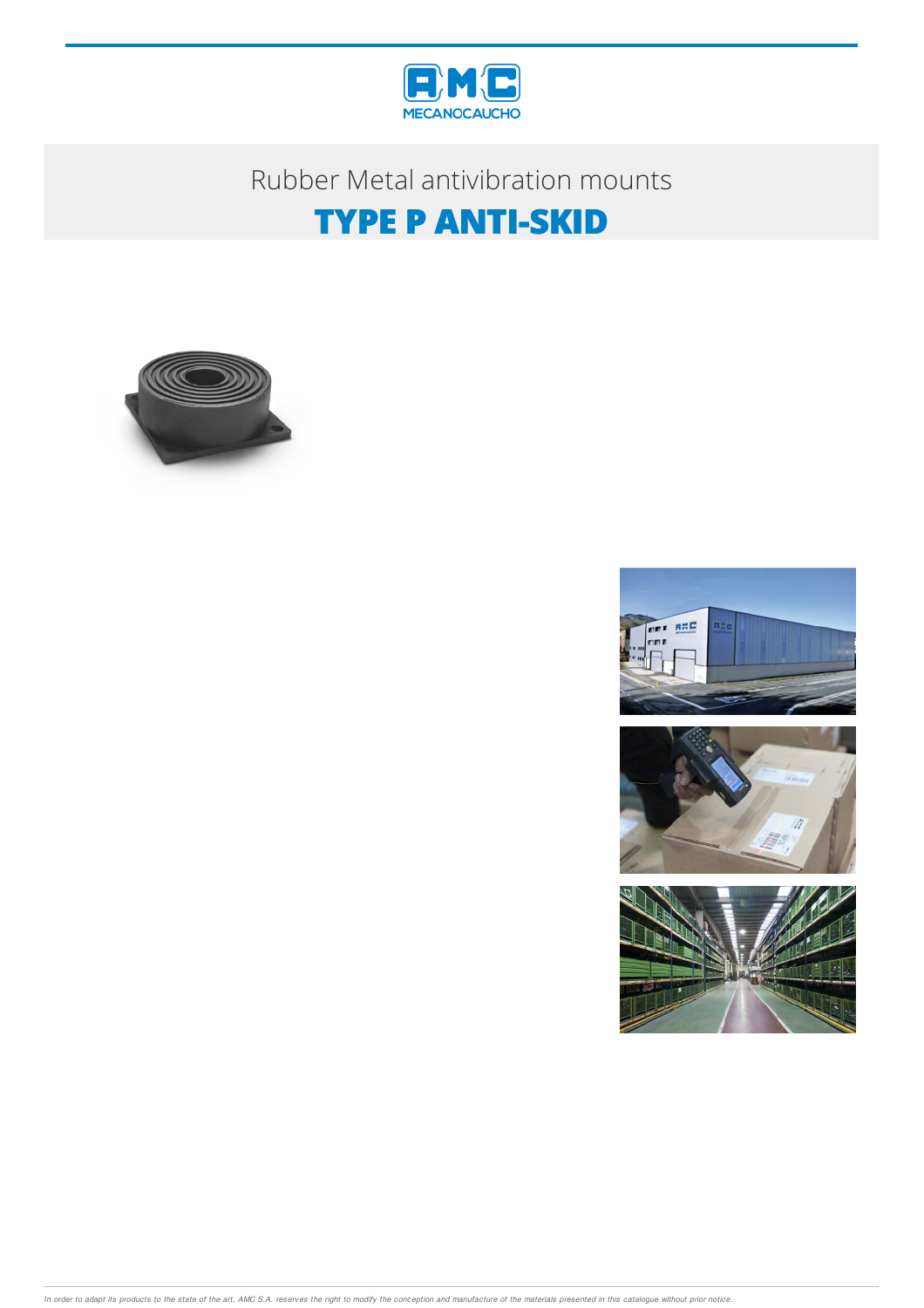

### Rubber Metal antivibration mounts

# **TYPE P ANTI-SKID**

DRAWINGS





#### DIMENSIONS

| <b>Surger</b><br>$\mathbf{v}$ |        |
|-------------------------------|--------|
| Type P Anti-skid              | 141006 |